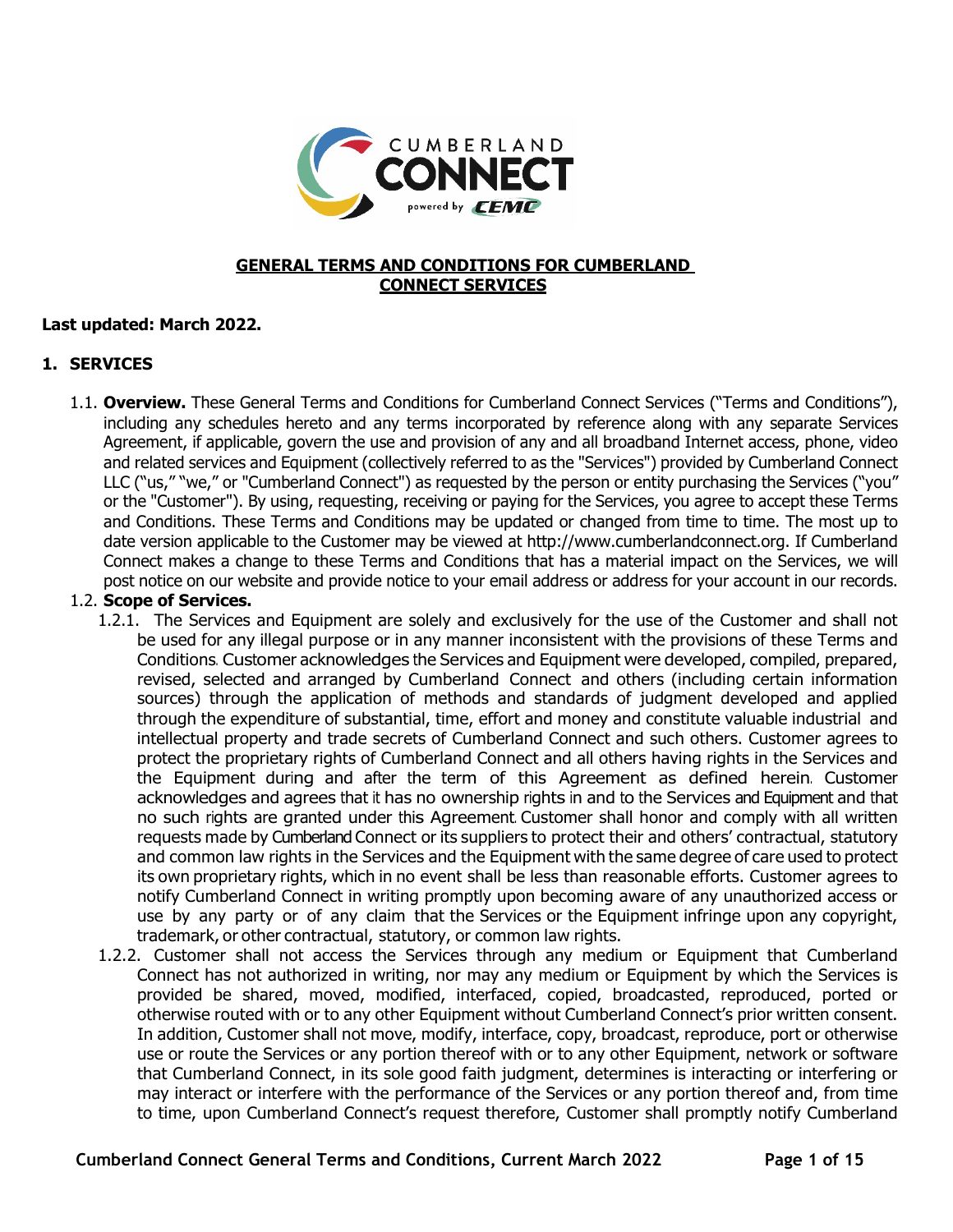Connect in writing of any and all such Equipment, network and software. Services expressly provided by Cumberland Connect for operation on Customer's own Equipment shall be furnished without warranty as to compatibility, fitness or performance with such Equipment, and Customer shall bear all cost and responsibility for such Equipment.

- 1.2.3. Unauthorized access or use is unlawful, and Cumberland Connect and its suppliers shall have all rights provided by law to prevent such access or use and to collect damages in such event. Customer agrees to notify Cumberland Connect in writing promptly upon becoming aware of any unauthorized access or use. Customer shall not share, recompile, decompile, disassemble, reverse engineer, or make or distribute any other form of, or any derivative work from, the Services and/or the Equipment may use the Services solely for its own purposes and may not use the Services for any development purposes or to develop any applications, software or otherwise that could in any way interact or interfere with the performance of the Services or any portion thereof, except as Cumberland Connect may expressly permit under a separate development license with Customer.
- 1.2.4. Customer shall not use any of Cumberland Connect's or its affiliated companies' trademarks, trade names, or service marks in any manner that creates the impression that such names and marks belong to or are identified with Customer, and Customer acknowledges that it has no ownership rights in and to any of these names and marks.
- 1.2.5. Customer acknowledges and agrees that Cumberland Connect may delegate certain of its responsibilities, obligations and duties under or in connection with this Agreement to a third party or an Affiliated Company of Cumberland Connect, which may discharge those responsibilities, obligations and duties on behalf of Cumberland Connect.
- 1.3. **Authorized User**. You must be an adult over the applicable age of majority to purchase the Services as an individual or to accept these Terms and Conditions as an authorized representative for an individual or entity who purchases the Services. Customer and members of Customer's household, including guests of Customer, are the only authorized users of the Services and must comply with the Terms and Conditions and applicable Services Agreement. Customer may not sell, transfer, lease, encumber or assign all or part of the Services. If Customer installs a wireless router, no one outside of Customer's household may access the Services through Customer's account. Customer is responsible for all traffic coming into or from Customer's account even if it is an unauthorized user. Customer shall assure that any use of the Services complies with all applicable laws, regulations and rules. This limitation on authorized users includes, but is not limited to, hosting applications such as the provision of e-mail, FTP, HTTP, VoIP, and Telnet access. Although resale of such Services is prohibited, a business rate plan allows for the hosting of these Services for the business's own purpose (e.g., employee email, basic business website for marketing).
- 1.4. **Installation.** Installation of the Services means that Services has been made available to Customer, which, depending on the Level of Services available to and selected by Customer, may include access to a data, voice, or video connection. Installation includes all fiber strand to the residence or business and continues to the Equipment provided by Cumberland Connect. Any work outside of the scope of this installation will be an additional charge. Pricing varies, please contact us at (800) 987-2362 or [support@cumberlandconnect.org](mailto:support@cumberlandconnect.org) for more information.
- 1.5. **Access to Customer's Property.** Customer shall allow Cumberland Connect and its agents the right to enter Customer's real property and premises at reasonable times, for purposes of installing, configuring, maintaining, inspecting, upgrading, replacing and removing the Services and Equipment. If you do not own the premises, you shall contact your landlord or building manager about the installation, configuring, maintaining, inspecting, upgrading, replacing and removing the Services and Equipment. You warrant that you are either the owner of the premises or that you have the authority to give us access to the premises. If you are not the owner of the premises, you are responsible for obtaining any necessary approval from the owner to allow us and our agents into the premises to perform the activities specified above. In addition, you agree to supply us or our agent, if requested, the owner's name, address, and phone number and/or evidence that the owner has provided such authorization.
- 1.6. **Easement on Customer's Property.** In consideration of receiving Services from Cumberland Connect, Customer hereby grants or will grant to Cumberland Connect or Cumberland Electric Membership Corporation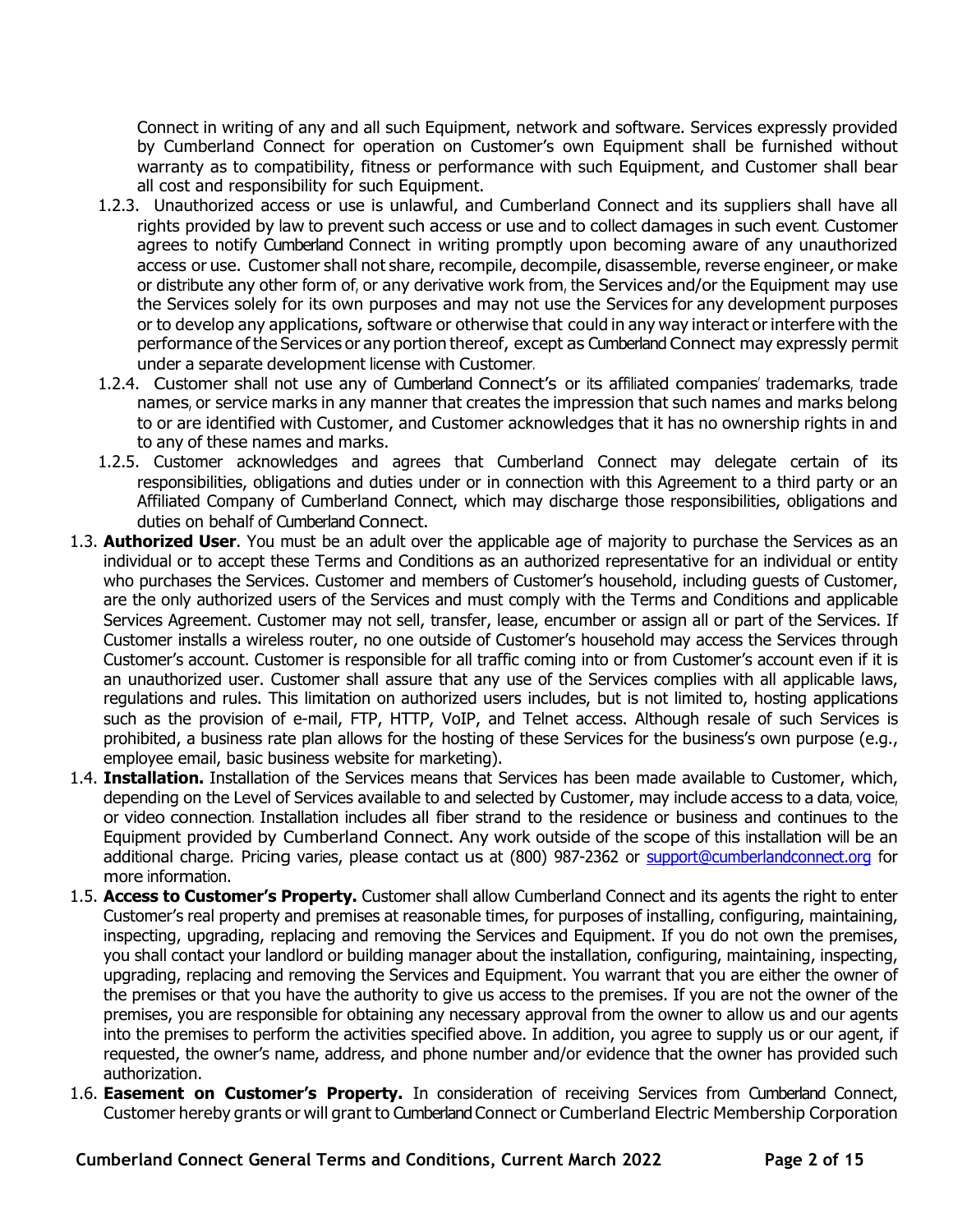(CEMC) any easements required by Cumberland Connect or CEMC on, under, over or through Customer's real estate for purposes of extending fiber optic cable so to provide Services to Customer and others as well as to perform maintenance, Services upgrades, and periodic clearing of rights of way. When economically feasible, all extensions shall follow any existing utility easements.

# 2. **RATES AND CHARGES**

- 2.1. **Charge for Services.** The rates and charges for the Services are set forth on Cumberland Connect's website at [http://www.cumberlandconnect.org.](http://www.cumberlandconnect.org/) Current installation and monthly fees are posted on Cumberland Connect's website at [http://www.cumberlandconnect.org.](http://www.cumberlandconnect.org/) All prices, fees charges, packages, and where applicable, programming, features, functionality are subject to change at any time at the sole discretion of Cumberland Connect and Customers will be provided notice as required by all applicable laws and regulations. Any upgrades in existing Services will be charged at the upgraded level.
- **2.2.Taxes and Surcharges.** In addition to the rates and charges for the Services(s), Customer shall be responsible for payment of all local, state and federal taxes, fees and surcharges, however designated, imposed on or based upon the provision, sale, or use of the Services and any Equipment, excluding taxes based on Cumberland Connect's net income. Customer shall be responsible for the payment of all surcharges in effect from time to time, including but not limited to USF, PICC, and payphone surcharges, as required or permitted by applicable law, regulation or tariff and/or as specified on the Cumberland Connect website at [http://www.cumberlandconnect.org.](http://www.cumberlandconnect.org/)

### 2.3. **Billing and Payment.**

- 2.3.1. Charges for all Services shall be billed monthly in advance (except for usage-based charges, which will be billed monthly in arrears, and any other charges which we decide to bill in arrears), including but not limited to: activation fees; monthly Services fees; Equipment rental fees; usage charges; international usage charges; advanced feature charges; advanced features/add-ons; regulatory recovery fee, universal Services fund; 911 fees; federal, state and/or local taxes; disconnection fees; and shipping and handling charges. The amount of such fees and charges shall be published on our website and may change from time to time. Cumberland Connect may introduce new products and Services at special introductory pricing. Introductory pricing may change at Cumberland Connect's discretion. Notification of monthly invoices will be sent to you via mail or your email address on file with us. Any usage charges will be billed in increments that are rounded up to the nearest minute unless otherwise set forth in the rate schedules found on our website.
- 2.3.2. All charges are due on the date listed on Customer's bill for such amounts. If payment for services is received after the due date Customer will be charged a late fee. All amounts due hereunder which are not paid by Customer within fifteen (15) days from the date of the bill shall become delinquent. Services may be disconnected after five (5) days written notice that Services may be disconnected unless the delinquent account is paid in full. If Services are disconnected for non-payment, Cumberland Connect may require payment of any outstanding balance along with a Reconnect Fee prior to reconnection. Customer will further be liable to Cumberland Connect for all costs associated with collection of any amount owed by Customer under this Agreement, including, but not limited to reasonable attorneys' fees. Customer must provide Cumberland Connect with written notice of any disputed charge(s) within thirty (30) days after the invoice date listed on the bill or shall be deemed to have waived its rights to dispute the charges. Customer shall pay the invoiced amount by the Due Date; provided that payment of an invoice shall not be deemed a waiver of Customer's rights to later dispute an invoice within the time period established in this Section.
- 2.3.3. Cumberland Connect may require you to make deposits for Services, and may use these deposits to satisfy your initial invoice for Services, to offset any unpaid balance, or to satisfy your obligation if you fail to return Equipment as required under these Terms and Conditions. For Customers who are also customers of Cumberland Electric Membership Corporation ("CEMC"), we may apply your payments, including any deposits, to offset outstanding amounts due to Cumberland Connect or to CEMC for electric Services.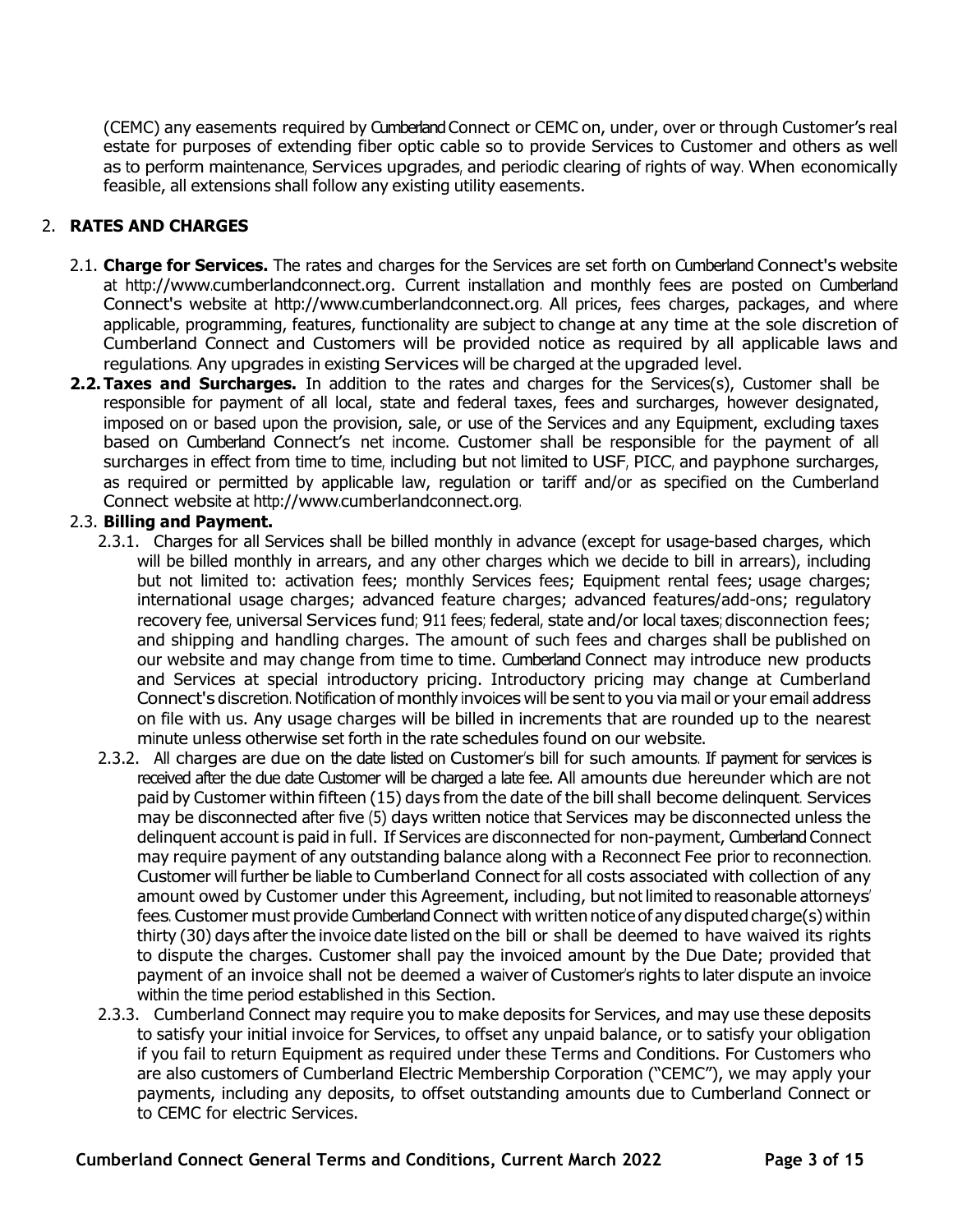2.3.4. You must notify us in writing within thirty (30) days after receiving your statement if you dispute any Cumberland Connect charges on that statement or you will be deemed to have waived any right to contest such charges. All notices of disputed charges should be sent to:

> Cumberland Connect 1940 Madison Street Clarksville TN 37043

The dispute notice shall set forth in writing in reasonable detail the information concerning the disputed charges and reasons for the dispute. Cumberland Connect and Customer shall attempt in good faith to promptly resolve any objection to the invoiced amount. If the dispute is subsequently resolved in favor of Customer, Cumberland Connect shall issue a credit on Customer's subsequent invoice for the disputed amount. If Cumberland Connect initiates legal proceedings to collect any amount due hereunder and Cumberland Connect substantially prevails in such proceedings, then Customer shall pay the reasonable attorneys' fees and costs incurred by Cumberland Connect in prosecuting such proceedings and any appeals therefrom.

- 2.3.5. *Discontinuance of Services*. We reserve the right to suspend or discontinue the Services generally, or to disconnect your Services or a Services component, at any time in our sole and absolute discretion while providing notice as required by law. If we discontinue the Services generally, or disconnect your Services without a stated reason, you will only be responsible for charges accrued through the date of disconnection, including a pro-rated portion of the final month's charges. If your Services are disconnected on account of your breach of any provision of these Terms and Conditions or applicable Services Agreement, you will be responsible for the full charges to the date of disconnect or to the end of the current term as provided herein or as detailed in the Services Agreement, as applicable, including, without limitation, unbilled charges, plus the termination fee, if applicable, all of which will immediately become due and payable. Cumberland Connect will pursue collection for unpaid amounts on disconnected accounts and may report to credit bureaus. Collection activities and credit bureau reporting may be done utilizing the information provided by you to Cumberland Connect or its parent company.
- 2.3.6. Taxes. State and local governments may assess taxes, surcharges and/or fees on your use of Cumberland Connect Services. These charges may be a flat fee or a percentage of your Cumberland Connect charges and may change from time to time without notice. These charges are based on the rates applicable to the address you provided to us. You are responsible for all applicable federal, state, provincial, municipal, local or other governmental sales, use, excise, value-added, personal property, public utility or other taxes, fees or charges now in force or enacted in the future, that arise from or as a result of your subscription or use or payment for the Services or Equipment. Such amounts are in addition to payment for the Services or Equipment and will be billed to you as set forth in these Terms and Conditions or applicable Services Agreement. If you are exempt from payment of such taxes, you must provide us with an original certificate that satisfies applicable legal requirements attesting to tax exempt status. Tax exemption will only apply from and after the date we receive such certificate.

### 2.4. **Itemized Fees**

- 2.4.1. Activation Fee This fee covers charges for setting up your account and activating you on our system.
- 2.4.2. Monthly Services Fee This is the basic charge associated with your Services. This fee includes the calling charges defined by your plan; the features associated with your plan and basic account Services.
- 2.4.3. *Equipment Rental Fees* This is the charge associated with the rental of Equipment for the sole purpose of use in connection with the Services.
- 2.4.4. Usage Charges If you exceed the number of calling minutes on your plan, Cumberland Connect will bill you for the minutes you use above your allowance. Cumberland Connect also bills for calls to directory assistance and other information Services.

**Cumberland Connect General Terms and Conditions, Current March 2022 Page 4 of 15**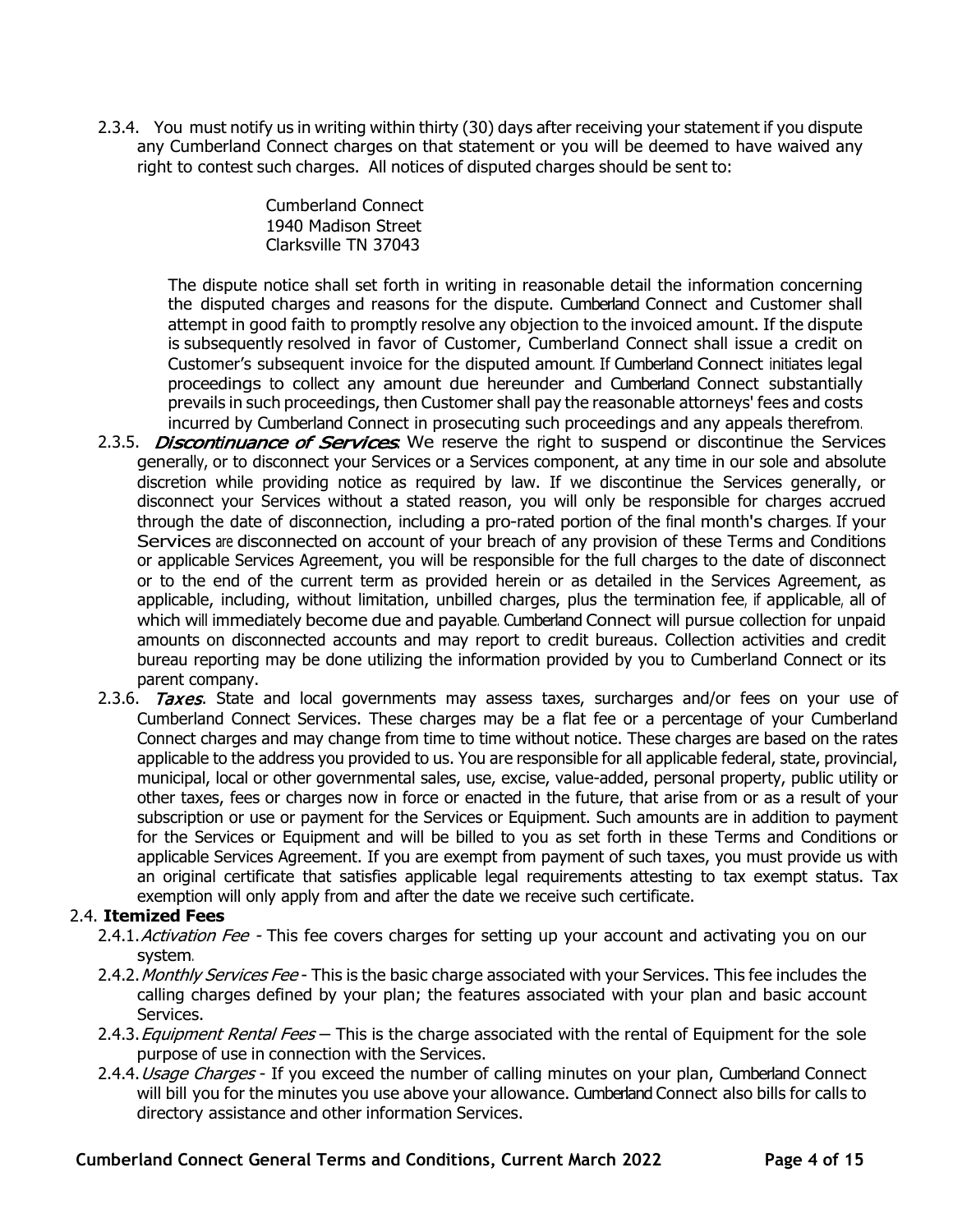- 2.4.5. International Usage Charges These are the fees associated with calls to locations outside of the US, and Canada.
- 2.4.6. Advanced Features, Add-Ons, and Premium Services Cumberland Connect charges additionalfees for enhanced features and Services such as Virtual Phone Numbers.
- 2.4.7. Universal Service Fund The Universal Service Fund (USF) provides support to promote access to telecommunications Services at reasonable rates for those living in rural and high- cost areas, income-eligible consumers, rural health care facilities, and schools and libraries All telephone companies that provide Services between states and internationally, including wireless companies, must contribute a percentage of their revenues derived from these Services to the USF.
- 2.4.8. Taxes Cumberland Connect is required to bill and collect local, state and federal taxes imposed on Cumberland Connect customers by the various taxing authorities. Cumberland Connect passes all taxes it collects on to the appropriate taxing authority.
- 2.4.9. Emergency Services 911 Dialing State and/or local governments may assess fees on Cumberland Connect to pay for emergency Services in your community. Cumberland Connect bills and collects 911 fees from its customers and remits such fees to the appropriate authority. Depending on where you live, these fees can vary widely. Cumberland Connect is committed to supporting public safety Services and resources in your State.

#### **2.5.Equipment**

- 2.5.1. Required Equipment. Depending on the level of Services selected by Customer, certain Equipment will be required for the use of Services. This may Include an Optical Network terminal, In-home fiber cable, wi-fi extender, gigabit switch, etc. ("Equipment"). Cumberland Connect will supply Customer will the Equipment required for the Services, which shall at all times remain the property of Cumberland Connect, shall not be tampered with, and upon termination or cancelation of Services shall be returned to Cumberland Connect in the same condition as existed at the time of delivery, reasonable wear and tear excluded. Failure to return Equipment to Cumberland Connect within ten (10) days of the final bill may result in a Customer being liable for and charged with the full cost of replacing the Equipment. An list of Equipment and the associated replacement costs may be found at [www.cumberlandconnect.org/equipment.](https://cumberlandconnect.org/wp-content/uploads/2021/01/2020-Cumberland-Connect-Equipment-Pricing-Online-Version1.pdf) If you receive Equipment that is visibly damaged, you<br>must contact our customer care department immediately at (800) 987-2362 or must contact our customer care department immediately at (800) 987-2362 or [support@cumberlandconnect.org.](mailto:support@cumberlandconnect.org) If you purchase the Equipment, you bear all risk of loss of, theft of, casualty to or damage to the Equipment, from the time it is shipped to you until the time (if any) when it is returned to us in accordance with this Agreement. YOU UNDERSTAND AND ACKNOWLEDGE THAT IF YOU ATTEMPT TO INSTALL OR USE THE CUMBERLAND CONNECT EQUIPMENT OR SERVICES(S) AT A LOCATION OTHER THAN THE PREMISES OR OTHERWISE EXPRESSLY AUTHORIZED BY US, THE SERVICES(S) MAY FAIL TO FUNCTION OR MAY FUNCTION IMPROPERLY.
- 2.5.2. **Equipment Purchases:** You may purchase Equipment, including, but not limited to, an Uninterruptible Power Supply (UPS) to utilize with the Cumberland Connect Services. You will be deemed to have accepted the items upon purchase and/or after each is delivered and/or installed. No Equipment purchased through Cumberland Connect may be returned at any time for a credit and/or refund. If you receive Equipment that is visibly damaged, you must contact our customer care department immediately at (800) 987-2362 or [support@cumberlandconnect.org.](mailto:support@cumberlandconnect.org) Cumberland Connect may resell certain Equipment from a third-party supplier. Maintaining that Equipment is your sole responsibility. The original Equipment manufacturer and not Cumberland Connect shall be responsible for any Equipment defects. Cumberland Connect will pass all original Equipment manufacturer warranties for the Equipment to you and will not have any liability to you regarding such Equipment. Please check the Equipment provider's website for warranty, return rules and other terms and conditions applicable to such third-party Equipment supplier. Equipment may be returned to the manufacturer in the event of a defect that arises within the applicable warranty period, provided you comply with the terms of this Section and the manufacturer's Return Materials Authorization ("RMA") policy.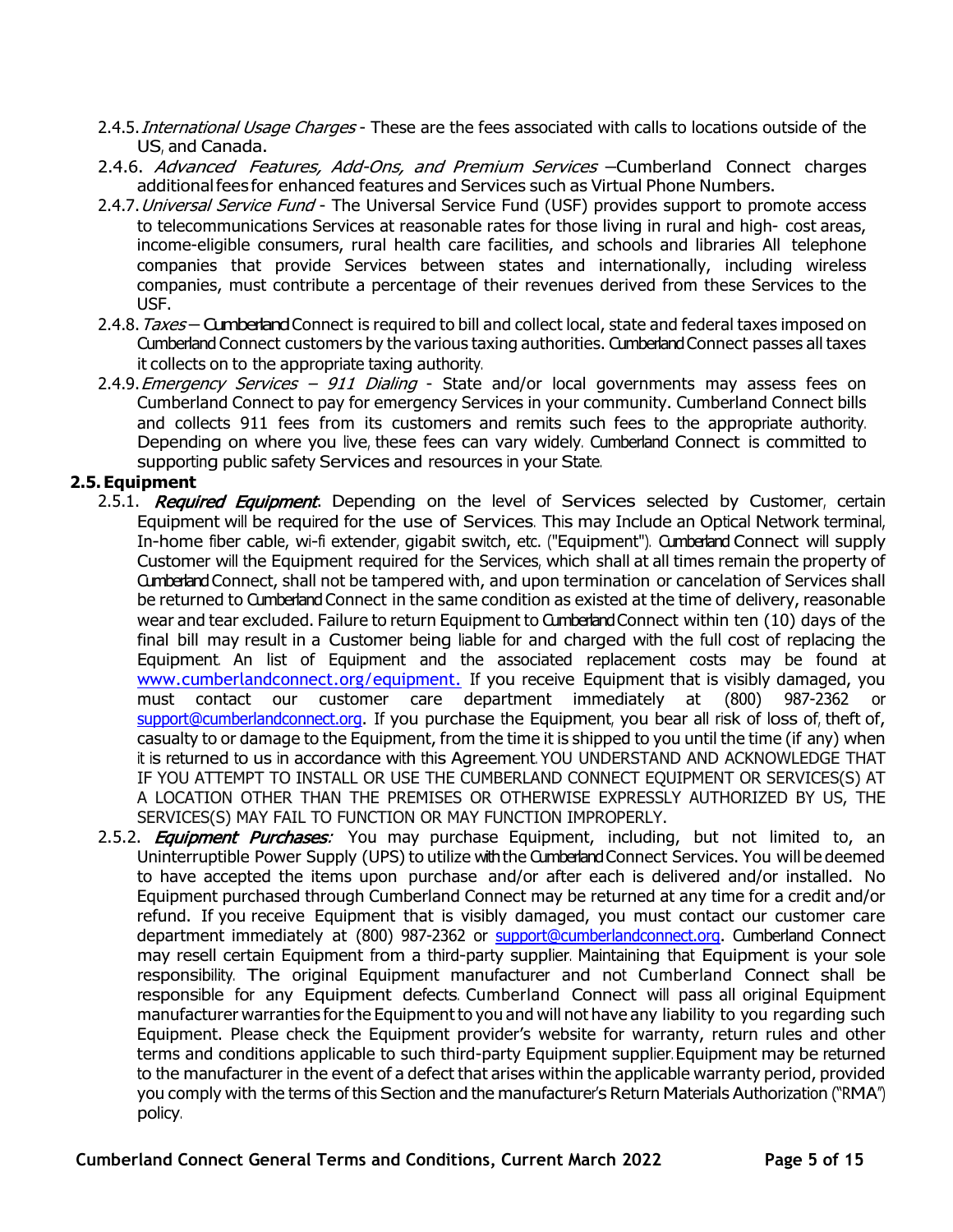2.5.3. *Equipment Rentals*. In addition to the other Services referred to in this Agreement, we may rent Equipment to you for the sole purpose of use in connection with the Services. The term of use of the Equipment will be coterminous with the end of the term for the Services and any extensions thereof; you will be deemed to have accepted the items after each is delivered and/or installed, unless you notify us in writing to the contrary. You may return any defective Equipment to us for a replacement as long as it has not been misused or damaged by you, your agents or invitees. Furthermore, you shall be responsible for ensuring that any Cumberland Connect Equipment is maintained in a secure location, and you shall be fully liable for any and all costs and charges associated with damage to or loss of Cumberland Connect Equipment.

## 3. **TERM and TERMINATION**

3.1. **Types of Uses.** The following term and termination restrictions will apply based upon the level of Services and classification of Services that Customer subscribes to, as defined below

#### **Residential and/or Business with No Term Requirements:**

The term of the Agreement shall commence upon the initial installation or activation of any Services and shall continue in full force and effect for the time period from month to month unless earlier terminated in accordance with the terms and provisions of the Agreement. Customer may terminate the Agreement at any time upon notice to Cumberland Connect. Cumberland Connect may terminate the Agreement at any time upon written notice to Customer. Customer shall pay to Cumberland Connect, immediately upon demand, all sums then due and unpaid at the time of termination.

#### **Enterprise and/or Business with Term Requirements:**

Certain Services and Equipment are available under a Services Agreement ("Services Agreement"). Due to the unique needs of our Enterprise and Business Customers, Services Agreements shall be entered into on a case by case basis through Cumberland Connect's Sales Director after identifying the needs of the business entity.

#### 3.2. **Cancellation**

Customer may cancel Services only as follows: Telephone Cancellation: (800) 987-2362 Email: [livechat@cemc.org](mailto:livechat@cemc.org)

Mail Cancellation:

Cumberland Connect Cancel Services PO Box 3300 Clarksville, TN 37043

Cancellations must Include Customer's name, account number, address, telephone number, and date of desired cancellation.

### **4. AUTHORIZED AND UNAUTHORIZED USES**

- 4.1. **Copyright; Trademark.** The Services and Equipment and any firmware or software used to provide the Services, or provided to you in conjunction with providing the Services, or embedded in the Equipment, and all Services, information, documents and materials on our websites are protected by trademark, copyright or other intellectual property laws and international treaty provisions. All of our websites, corporate names, Services marks, trademarks, trade names, logos and domain names (collectively "marks") are and will at all times remain our exclusive property. Nothing in this Agreement grants you the right or license to use any of our marks.
- 4.2. **Unauthorized Usage of Equipment; Firmware or Software.** You have not been granted any license to use the firmware or software used to provide the Services or provided to you in conjunction with providing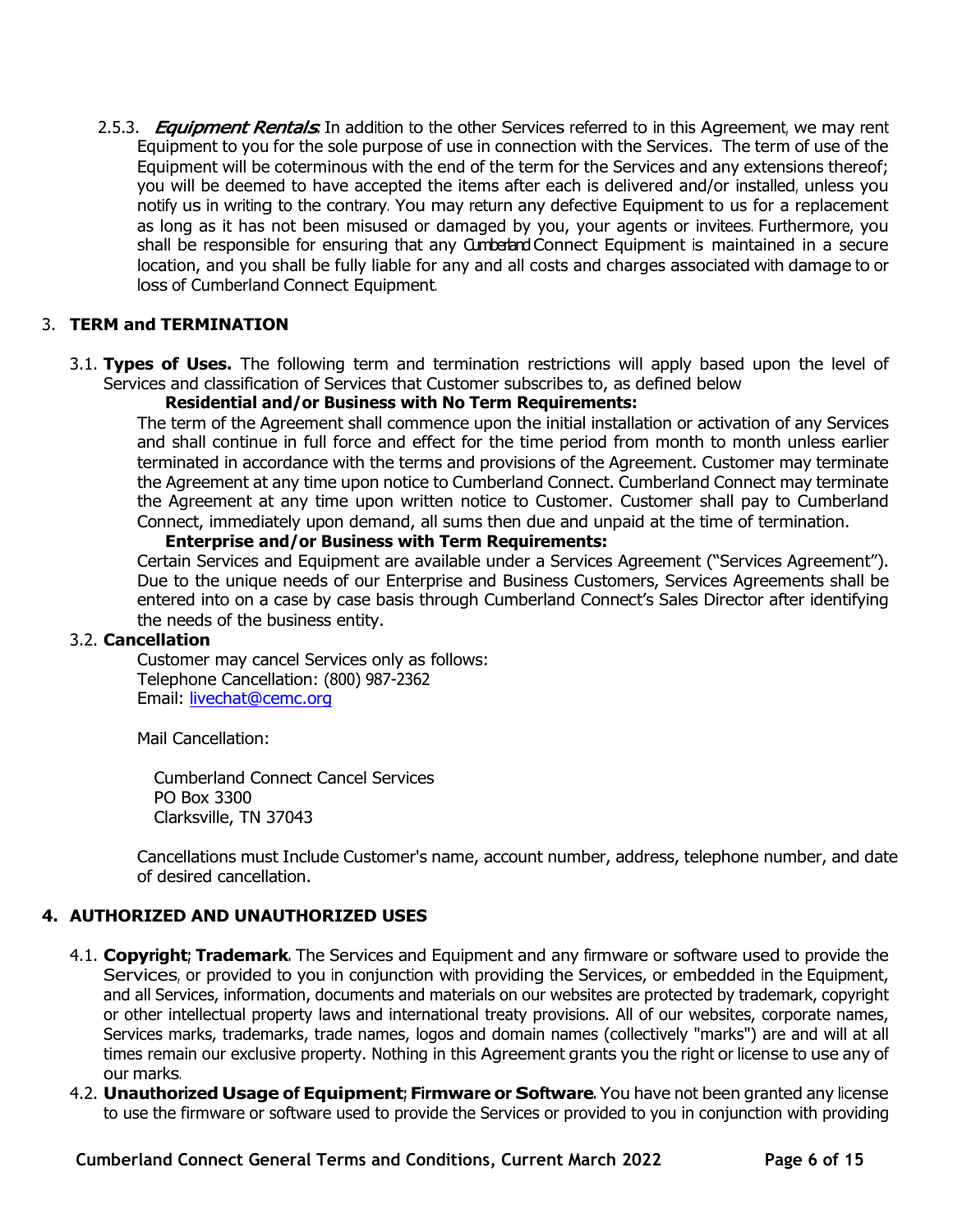the Services, or embedded in the Equipment, other than a nontransferable, revocable license to use such firmware or software in object code form (without making any modification thereto) strictly in accordance with the terms and conditions of this Agreement. You expressly agree that the Equipment is exclusively for use in connection with the Services and that we will not provide any passwords, codes or other information or assistance that would enable you to use the Equipment for any other purpose. We reserve the right to prohibit the use of any interface Equipment that we have not provided to you. You hereby represent and warrant that you possess all required rights, including software and/or firmware licenses, to use any interface Equipment that we have not provided to you. In addition, you shall indemnify and hold us harmless against any and all liability arising out of your use of such interface Equipment with the Services. You shall not reverse compile, disassemble or reverse engineer or otherwise attempt to derive the source code from the binary code of the firmware or software.

### 4.3. **Unauthorized Use of Services**.

- 4.3.1. Protective Action. Cumberland Connect shall have the right (but not the obligation) to take protective action against Customer in order to protect Cumberland Connect's network from any unauthorized use, found in these Terms and Conditions including our Acceptable Use Policy, which protective action may include, without limitation, the temporary blocking of Customer's traffic until the applicable problem is resolved (in Cumberland Connect's reasonable discretion.) The Services do not support and Cumberland Connect will not accept 976/900 and such other call types in which charges are placed on an end-user's bill and Cumberland Connect might be expected to act as a collection agent. Use of predictive dialers for more than five percent (5%) of all calls made is prohibited without Cumberland Connect's written consent. In addition to any applicable limitations pursuant to the AUP (as defined below and found in our AUP), Licensee may not use the Services with (or in connection with) an auto-dialer (or "Robo-dialer"), which Cumberland Connect, LLC will determine, in its reasonable discretion, based upon analysis of Licensee's traffic patterns in the ordinary course of business.
- 4.3.2. *Unlawful Uses.* You shall use the Services and the Equipment only for lawful purposes. We reserve the right to immediately disconnect your Services without notice, if, in our sole and absolute discretion, we determine that you have used the Services or the Equipment for an unlawful purpose. In the event of such disconnection, you will be responsible for the full charges to the end of the current term, including, without limitation, unbilled charges, plus a termination fee, if applicable, all of which will become immediately due and payable upon disconnection of your Services. If we believe that you have used the Services or the Equipment for an unlawful purpose, we may forward the relevant communication and other information, including your identity, to the appropriate authorities for investigation and prosecution. You hereby consent to our forwarding of any such communications and information to these authorities. In addition, Cumberland Connect will provide information in response to law enforcement requests, lawful government requests, subpoenas, court orders, to protect its rights and property and in the case where failure to disclose the information may lead to imminent harm to the customer or others.
- 4.3.3. *Inappropriate Conduct*. You shall not use the Services or the Equipment in any way that is threatening, abusive, harassing, defamatory, libelous, deceptive, fraudulent, invasive of another's privacy, or any similar behavior. We reserve the right to immediately disconnect your Services without notice, if, in our sole and absolute discretion, we determine that you have used the Services or the Equipment in any of the aforementioned ways. In the event of such disconnection, you will be responsible for the full charges to the end of the current term, including, without limitation, unbilled charges, plus a termination fee, if applicable, all of which will become immediately due and payable upon disconnection of your Services. If we believe that you have used the Services or the Equipment in any of the aforementioned ways, we may forward the relevant communication and other information, including your identity, to the appropriate authorities for investigation and prosecution. You hereby consent to our forwarding of any such communications and information to these authorities. In addition, Cumberland Connect will provide information in response to law enforcement requests, subpoenas, court orders, to protect its rights and property and in the case where failure to disclose the information may lead to imminent harm to the customer or others. Furthermore, Cumberland Connect reserves all of its rights at law and equity to proceed against anyone who uses the Services illegally or improperly.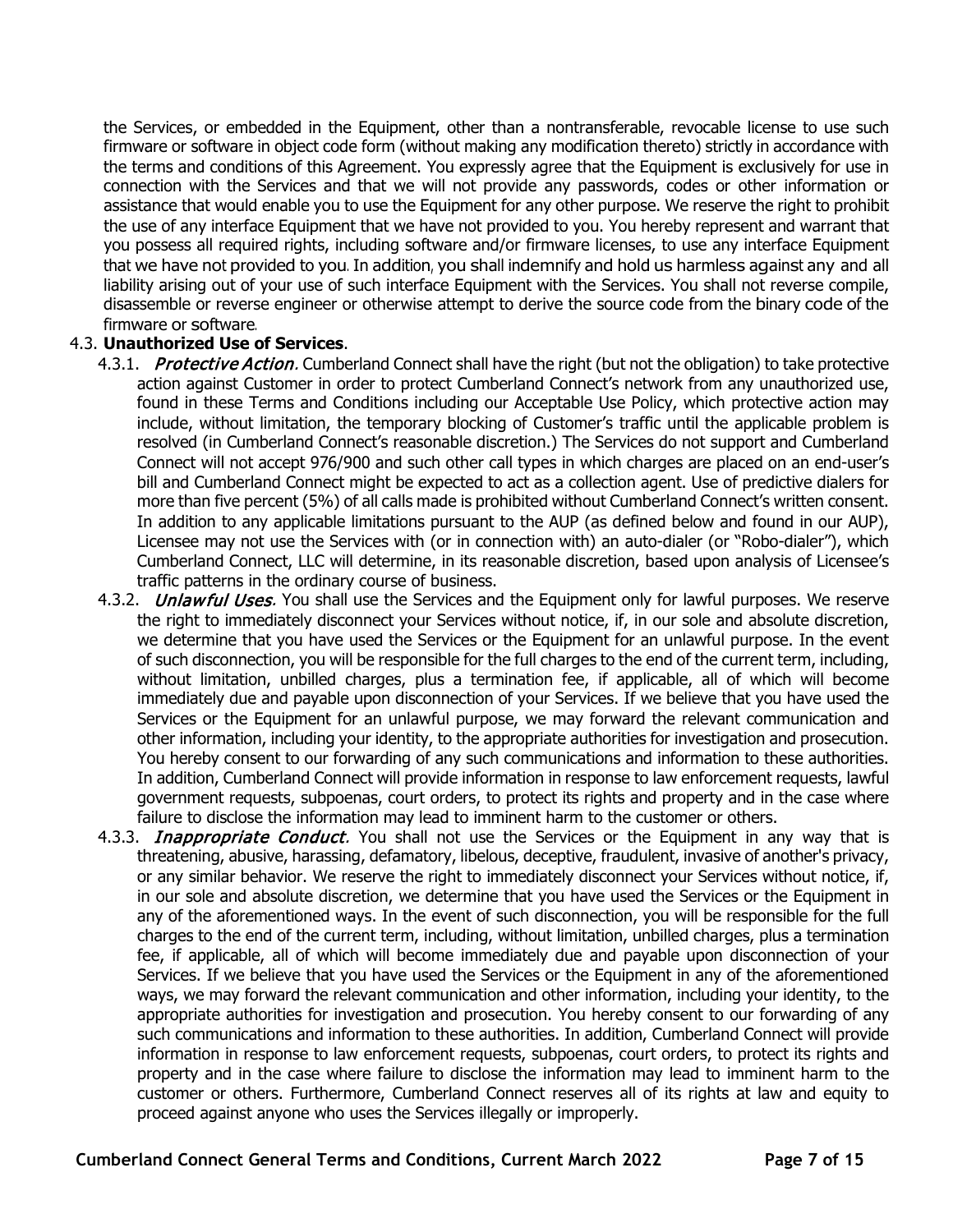- 4.3.4. Tampering. Customer shall not change the electronic serial number or Equipment identifier of the Equipment to perform a factory reset of the Equipment without our prior written consent. We reserve the right to disconnect your Services if we believe, in our sole and absolute discretion, that you have tampered with the Equipment. In the event of such disconnection, you will remain responsible for the full charges to the end of the current term, including, without limitation, unbilled charges, plus a termination fee, if applicable, all of which will immediately become due and payable. You shall not attempt to hack or otherwise disrupt the Services or make any use of the Services that is inconsistent with its intended purpose.
- 4.3.5. Theft of Services. Customer shall not use the Services in a manner calculated to avoid Cumberland Connect policies and procedures. Customer shall not obtain or use the Services in an improper manner. You shall notify us immediately, in writing or by calling our customer support line, if the Equipment is stolen or if you become aware at any time that your Services are being stolen, fraudulently used or otherwise being used in an unauthorized manner. When you call or write, you must provide your account number, CPNI PIN when applicable, and a detailed description of the circumstances of the Equipment theft, fraudulent use or unauthorized use of Services. Failure to do so in a timely manner may result in the disconnection of your Services and additional charges to you. Until such time as we receive notice of the theft, fraudulent use or unauthorized use, you will be liable for all use of the Services using Equipment stolen from you and any and all stolen, fraudulent or unauthorized use of the Services. Cumberland Connect reserves all of its rights at law and equity to proceed against anyone who uses the Services illegally or improperly.
- 4.3.6. *Disconnection.* We reserve the right to immediately disconnect your Services without notice, if, in our sole and absolute discretion, we determine that you have used the Services or the Equipment in any way that violates our Acceptable Use Policy.
- **4.4.Cumberland Connect's Use of Equipment.** Customer agrees and understands Cumberland Connect may utilize the Equipment provided by Cumberland Connect to the Customer to extend coverage of the fiber optic network for Cumberland Connect's or other Customers' use. Such use will utilize an account and network independent of the Customer's Services and will not impede or restrict Customer's Services.
- **4.5.General Restrictions on the Services.** The Services speeds and quality identified in Cumberland Connect's marketing materials and other communications reflect Services speed and quality capability and are dependent upon the Level of Services selected and available. The high-end of the speed or quality range for Services represents the potential wired maximum speed and quality capability for a Level of Services, but is not a statement or guarantee of the maximum speed or quality Customer will receive. Cumberland Connect may contract with third parties to provide portions of the Services.
- **4.6.Monitoring the Services.** Cumberland Connect has no obligation to monitor the Services, but may do so and disclose information regarding use of the Services for any reason if Cumberland Connect, in its sole discretion, believes that it is reasonable to do so, including to: satisfy laws, regulations, or governmental or legal requests; operate the Services properly; or protect itself and its Customers. Cumberland Connect may immediately remove Customer material or information from Cumberland Connect servers, in whole or in part, which Cumberland Connect, in its sole and absolute discretion, determines to infringe another's property rights or to violate the Agreement.
- **4.7.Customer Restrictions.** Customer shall not**:**
	- 4.7.1. Copy or adapt the Services for any purpose, except as specifically permitted under these Terms and Conditions;
	- 4.7.2. Use the Services except in accordance with all applicable laws and regulations, and except as set forth in any documentation or instructions provided by Cumberland Connect;
	- 4.7.3. Reverse engineer, translate, decompile, or disassemble the Services;
	- 4.7.4. Use the Services in any outsourcing, application Services provider, time-sharing or Services bureau arrangement, including, without limitation, any use to provide Services or process data for the benefit of, or on behalf of, any third party other than the Customer;
	- 4.7.5. Cause or permit the disabling or circumvention of any security mechanism contained in or associated with the Services; or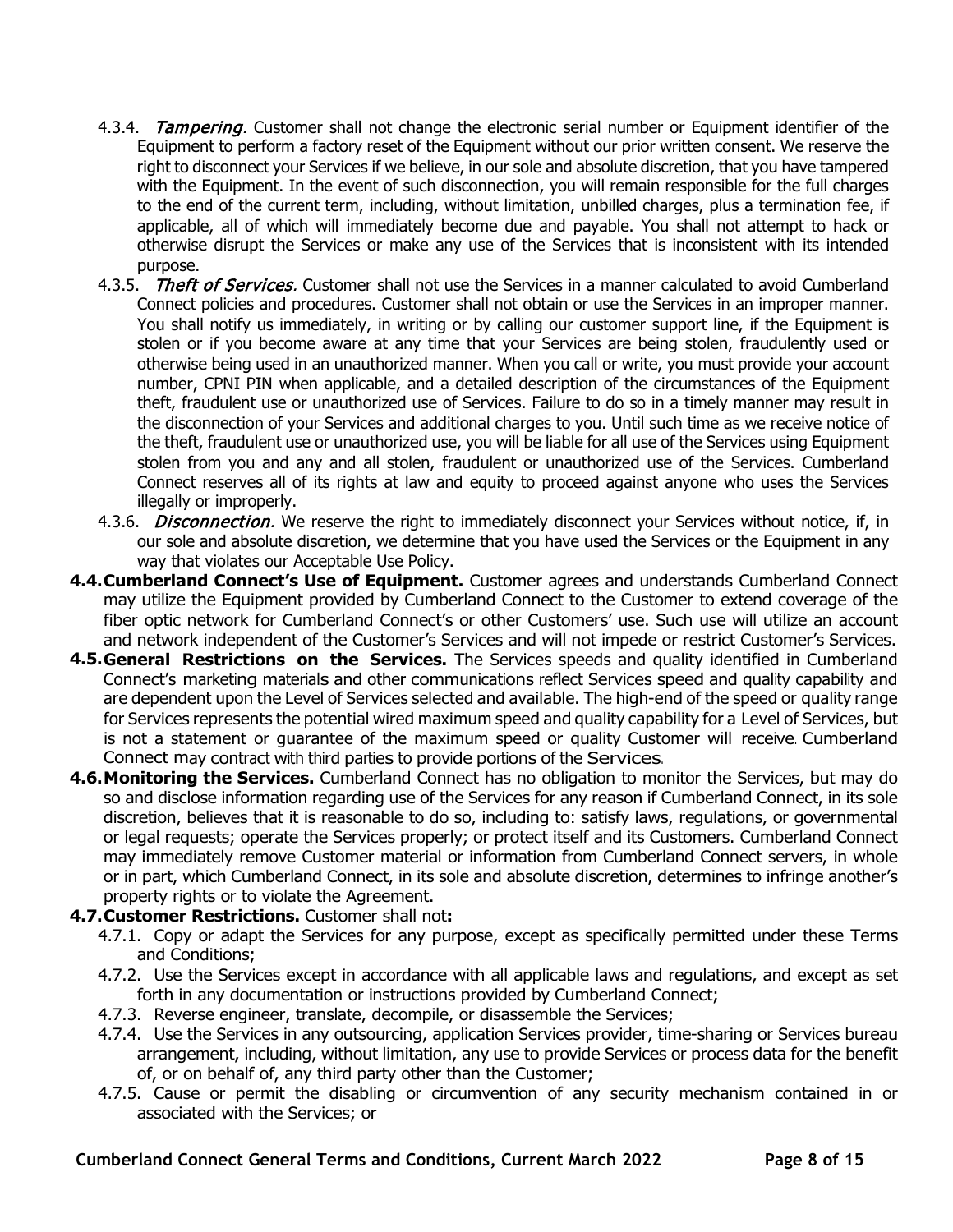4.7.6. Delete, alter, cover, or distort any copyright or other proprietary notices or trademarks.

## **5. ACCEPTABLE USE POLICY AND PRIVACY POLICY**

- 5.1. **General.** Use of the Services is subject to the use restrictions and provisions regarding acceptable use of the Cumberland Connect Services contained in this Terms of Service and Cumberland Connect's Privacy<br>
Policy, which is incorporated herein by reference, and available at Policy, which is incorporated herein by reference, and available at [https://cumberlandconnect.org/legal/privacy-policy/.](https://cumberlandconnect.org/legal/privacy-policy/) Customer shall not use or to allow others to use the Services for illegal or inappropriate activities, including but not limited to: invading another person's privacy; unlawfully using, possessing, posting, transmitting or disseminating obscene, profane or pornographic material; posting, transmitting, distributing or disseminating content that is unlawful, threatening, abusive, harassing, libelous, slanderous, defamatory or otherwise offensive or objectionable. Cumberland Connect has no responsibility for the accuracy, completeness, value or usefulness of any content, advice or opinions contained in any emails, third party web sites, message boards, chat rooms, social networks or online Services. The internet may contain material that is unsuitable for minors, and Customer agrees to supervise and to accept sole responsibility and liability for any use of the Services by minors through Customer's account. Customer shall comply with this Acceptable Use Policy, which Cumberland Connect may modify at any time. Cumberland Connect may take any legal and technical remedies to enforce or prevent the violation of this Acceptable Use Policy.
- 5.2. **Content**. You will be liable for any and all liability that may arise out of the content transmitted by you or to any person, whether authorized or unauthorized, using your Services or Equipment (each such person, a "User"). You shall assure that you and your User's use of the Services and content comply at all times with all applicable laws, regulations and written and electronic instructions for use. We reserve the right to disconnect or suspend your Services and remove your or your Users' content from the Services, if we determine, in our sole and absolute discretion, that such use or content does not conform with the requirements set forth in this Agreement or interferes with our ability to provide Services to you or others. Our action or inaction under this Section will not constitute any review or approval of your or Users' use or content.
- 5.3. **Usage Review**: Cumberland Connect reserves the right to review usage of all its plans to ensure you are not abusing them. You agree to use Cumberland Connect Services for normal voice or fax calls and will not employ methods or Equipment to take advantage the Services by using the voice or fax Services excessively or for means not intended by Cumberland Connect. Cumberland Connect may terminate Services immediately if it determines, in its sole discretion, you are abusing its plans. We reserve the right to at any time enforce this policy. For subscribers where usage to high cost areas (for example such as calls to Canada) exceeds 5% of total call traffic, or more than 5% of call volume lasts less than 10 seconds, such usage may be deemed excessive in the sole discretion of Cumberland Connect. For such usage, you agree to pay a per minute or per page fee surcharge in excess of established levels at the current Cumberland Connect rate with no additional mark-up. This surcharge applies to all plans, including the unlimited plans. Alternatively, in the sole discretion of Cumberland Connect, your Services may be immediately terminated.
- 5.4. **Definition of Unlimited**: Cumberland Connect's definition of "unlimited usage" is based on the combined number of inbound and outbound voice minutes and fax pages (excluding all Cumberland Connect advertising and informational messages). Cumberland Connect reserves the right, in its sole discretion, to at any time in the future to modify these Terms and Conditions with proper notice, to establish usage limits that shall be deemed excessive and/or abusive. In the event usage limits are established, customers would be required to pay a per minute or per page surcharge. Alternatively, in the sole discretion of Cumberland Connect, your Services may be immediately terminated.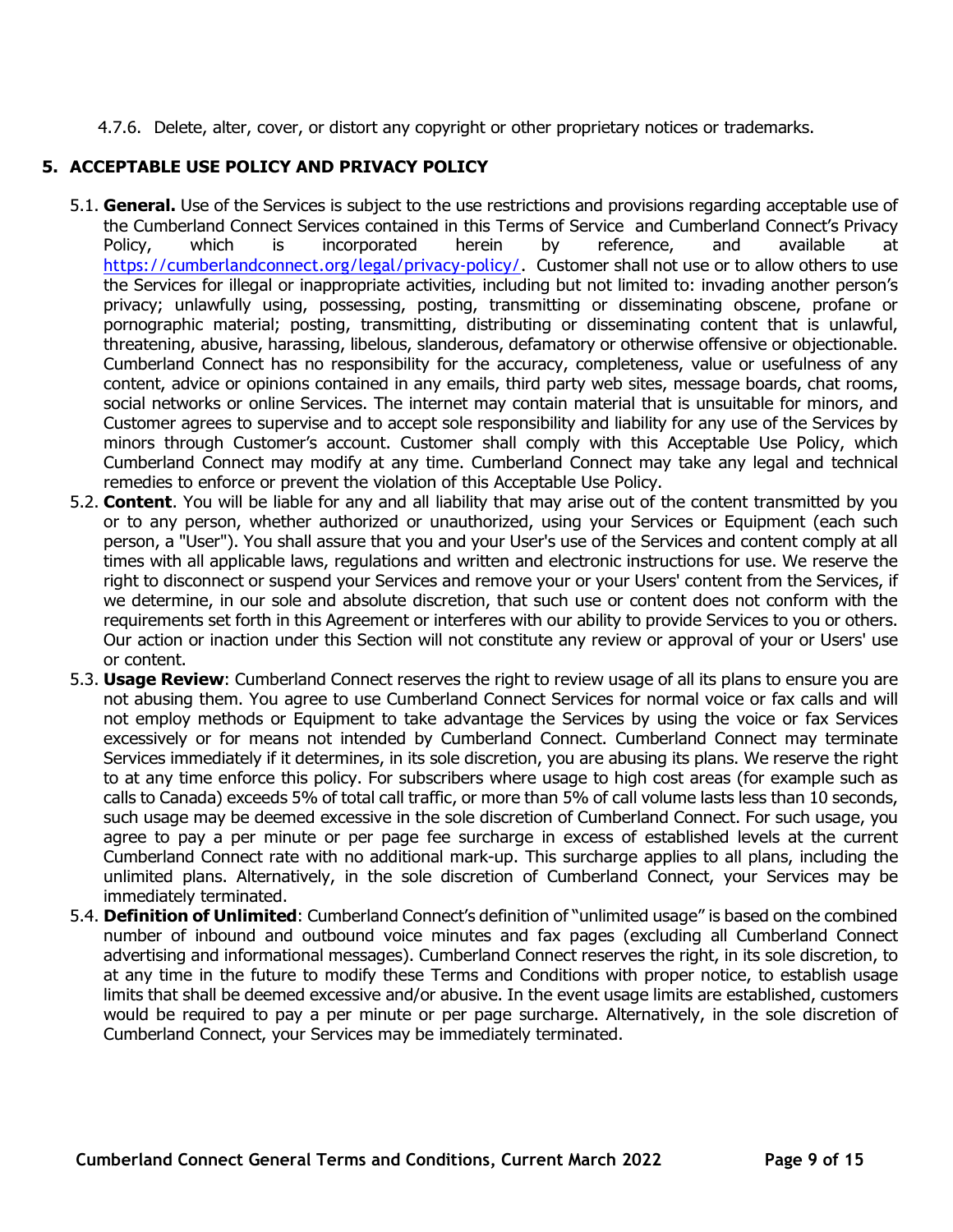### 6. **DISCLAIMER OF WARRANTIES and LIMITATION OF LIABILITY**

THE SERVICES AND THE EQUIPMENT ARE PROVIDED ON AN "AS IS" AND "AS AVAILABLE" BASIS. CUMBERLAND CONNECT AND ITS SUPPLIERS DO NOT WARRANT THE PERFORMANCE OF THE SERVICES, THAT THE SERVICES WILL BE UNINTERRUPTED, ERROR-FREE OR FREE OF VIRUSES OR OTHER HARMFUL COMPONENTS. CUMBERLAND CONNECT AND ITS SUPPLIERS MAKE NO EXPRESS WARRANTIES REGARDING THE SERVICES AND THE EQUIPMENT AND DISCLAIM ALL IMPLIED WARRANTIES INCLUDING, BUT NOT LIMITED TO, WARRANTIES OF TITLE, NONINFRINGEMENT, MERCHANTABILITY AND FITNESS FOR A PARTICULAR PURPOSE.

CUMBERLAND CONNECT AND ITS PARENT COMPANY, AND EACH OF THEIR OFFICERS, DIRECTORS, EMPLOYEES, SUBSIDIARIES, AFFILIATES, AGENTS, SUPPLIERS AND VENDORS (COLLECTIVELY "CUMBERLAND CONNECT PARTIES") WILL HAVE NO LIABILITY FOR ANY CLAIMS, LOSSES, ACTIONS, DAMAGES, SUITS, OR PROCEEDINGS IN CONNECTION WITH THE SERVICES AND THE EQUIPMENT RESULTING FROM: (I) AVAILABILITY OR QUALITY WITHIN THE COVERAGE AREA REGARDLESS OF THE CAUSE(S) OF THE PROBLEM; (II) OTHER USERS ACCESSING CUSTOMER DEVICE; (III) VARIATIONS IN THE SPEED OR BANDWIDTH AVAILABILITY TO EACH DEVICE CONNECTED TO THE CUMBERLAND CONNECT NETWORK; (IV) SECURITY BREACHES; (V) EAVESDROPPING; INTERCEPTION OF TRAFFIC SENT OR RECEIVED USING THE SERVICES; (VI) CUSTOMER'S RELIANCE ON OR USE OF THE SERVICES; (VII) INTERRUPTIONS (INCLUDING DUE TO MAINTENANCE), DELETION OF FILES, ERRORS, OR DEFECTS REGARDLESS OF WHETHER CUSTOMER'S DATA IS MAINTAINED ON THE CUMBERLAND CONNECT SERVERS OR CUSTOMER DEVICE(S); (VIII) DELAYS IN OPERATION, TRANSMISSIONS, CORRUPTION OF DATA, INVALID DESTINATIONS OR ANY FAILURE OF PERFORMANCE OF THE SERVICES; (IX) USE OF THE SERVICES BY CUSTOMER OR A THIRD PARTY THAT INFRINGES A THIRD PARTY'S COPYRIGHT, PATENT, TRADEMARK, TRADE SECRET, CONFIDENTIALITY, PRIVACY, OTHER INTELLECTUAL PROPERTY, PROPRIETARY, OR CONTRACTUAL RIGHTS; OR (X) ACCURACY, COMPLETENESS, AND USEFULNESS OF ANY THIRD PARTY PRODUCTS, SERVICES OR INFORMATION OR THE MERCHANTABILITY OF SUCH ITEMS (INCLUDING ANY SUCH ITEMS OFFERED THROUGH CO-BRANDED WEB SITES LINKED FROM THE CUMBERLAND CONNECT WEB SITES)..

THE CUMBERLAND CONNECT PARTIES WILL HAVE NO LIABILITY WHATSOEVER FOR (I) CUSTOMER FAILURE TO PROPERLY INSTALL, USE OR OPERATE THE EQUIPMENT OR (II) ANY DAMAGE TO OR LOSS OR DESTRUCTION OF ANY OF CUSTOMER'S DEVICES, SOFTWARE, FILES, DATA, PERIPHERALS OR PROPERTY DUE TO CUSTOMER'S INSTALLATION, ATTEMPTED INSTALLATION, USE, REPAIR OR REMOVAL OF THE EQUIPMENT.

THE FOREGOING LIMITATIONS APPLY TO THE ACTS, OMISSIONS, NEGLIGENCE AND GROSS NEGLIGENCE OF THE CUMBERLAND CONNECT PARTIES WHICH, BUT FOR THIS PROVISION, WOULD GIVE RISE TO THE CAUSE OF ACTION AGAINST ANY CUMBERLAND CONNECT PARTY IN CONTRACT, TORT, OR ANY OTHER LEGAL DOCTRINE. CUSTOMER'S EXCLUSIVE AND ONLY REMEDIES UNDER THE AGREEMENT ARE AS EXPRESSLY SET FORTH IN THE AGREEMENT.

THE CUMULATIVE LIABILITY OF ANY CUMBERLAND CONNECT PARTY TO CUSTOMER FOR ANY AND ALL CLAIMS RELATING TO THE USE OF THE SERVICES AND THE EQUIPMENT WILL NOT EXCEED THE TOTAL AMOUNT OF SERVCE FEES PAID DURING THE THREE MONTHS IMMEDIATELY PRECEDING A CLAIM.

NOTWITHSTANDING ANYTHING CONTAINED IN THIS AGREEMENT TO THE CONTRARY, NO CUMBERLAND CONNECT PARTIES WILL, UNDER ANY CIRCUMSTANCES, BE LIABLE TO CUSTOMER OR ANY THIRD PARTY FOR CONSEQUENTIAL, INCIDENTAL, SPECIAL, PUNITIVE, OR EXEMPLARY DAMAGES ARISING OUT OF OR RELATED TO THE AGREEMENT, INCLUDING, BUT NOT LIMITED TO, LOST PROFITS OR LOSS OF BUSINESS. CUSTOMER MAY HAVE OTHER RIGHTS UNDER CERTAIN LAWS IN CERTAIN STATES WHICH DO NOT ALLOW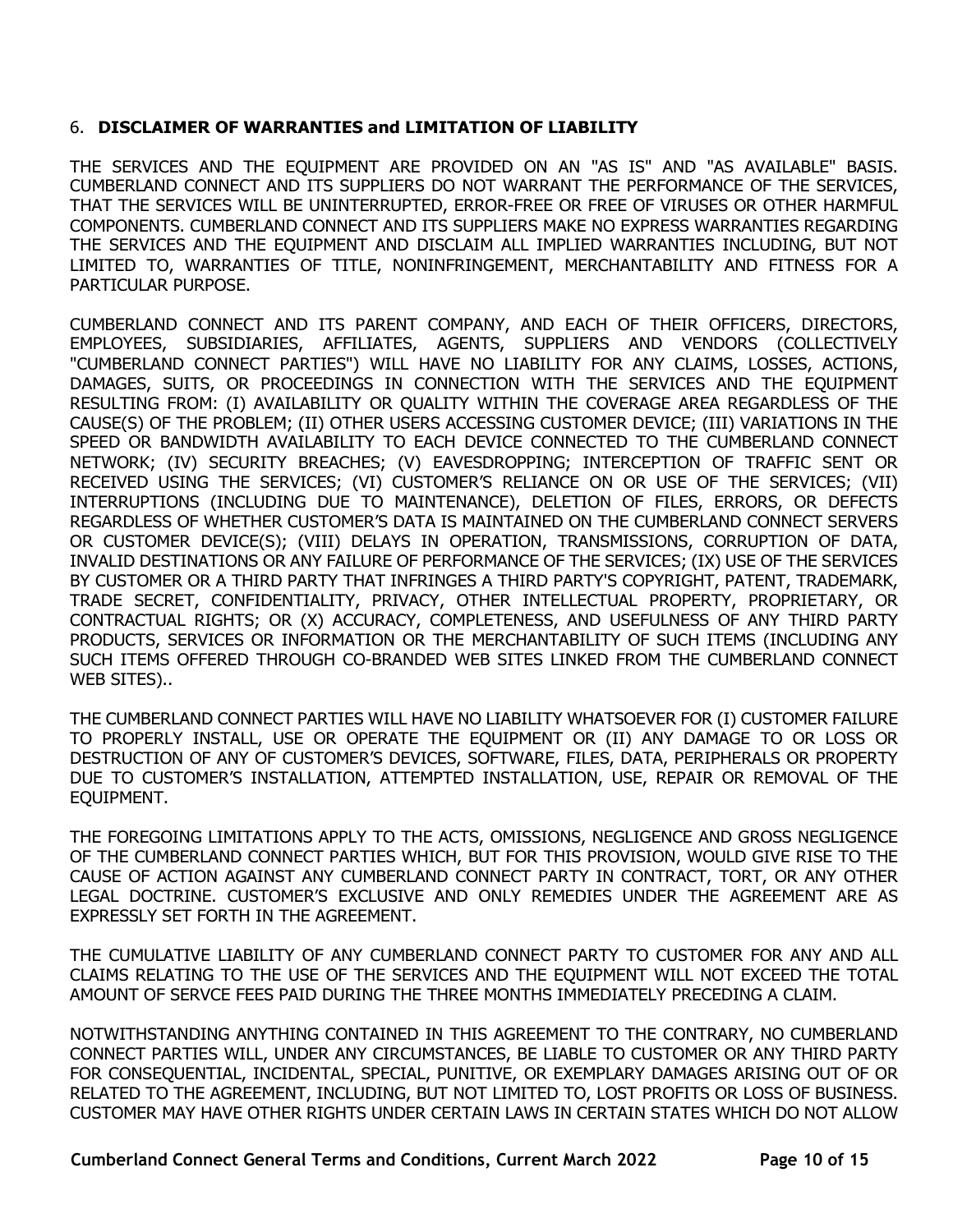THE EXCLUSION OF IMPLIED WARRANTIES, OR THE EXCLUSION OR LIMITATION OF CERTAIN DAMAGES.

### 7. **INDEMNIFICATION**

Customer agrees to defend, indemnify and hold Cumberland Connect, its parent, affiliates and subsidiaries, their directors, officers, employees and agents ("Cumberland Connect Parties") harmless from and against all claims, demands, suits, actions, judgments, costs, proceedings, expenses, losses, liabilities, or damages (collectively, "Claims") including, but not limited to, direct, indirect and consequential damages, attorney's fees and expenses that a Cumberland Connect Party may sustain or incur by reason of Customer's use or misuse of the Services or the Equipment provided by Cumberland Connect for use of the Services, or such use or misuse by anyone else through Customer's account including, but not limited to, by such use or misuse (i) in violation of applicable laws or regulations or the terms of the Agreement; (ii) in connection with any claims for infringement of any intellectual property rights arising from or in connection with such use or misuse; (iii) in any manner that harms any person or results in the personal injury or death of any person or in damage to or loss of any tangible or intangible property (including data); or (iv) any claims of the owner of Customer's premises in connection with the installation of the Services.

#### 8. **MISCELLANEOUS**

- 8.1. **Waiver and Performance**. Cumberland Connect's failure to require strict performance of any term of the Agreement will not be a waiver of Cumberland Connect's right to require performance of any term or condition of the Agreement. No consent by a Party to, or waiver of, a breach or default by the other, whether expressed or implied, shall constitute a consent to or waiver of any subsequent breach or default.
- 8.2. **Electronic Communications and Phone Communications**. Customer consents to receive notices, documents, disclosures and other communications from Cumberland Connect about Customer's account or Services ("Communications") in an electronic format to Customer's contact email address and agrees that the Communications provided to Customer by Cumberland Connect electronically will be deemed a writing. Customer agrees to regularly check his/her email account for Communications. If Customer does not want to receive Communications from Cumberland Connect electronically or if Customer withdraws Customer's consents to receive such Communications electronically, then Customer must stop using the Services. The withdrawal of Customer's consent will not affect the legal validity and enforceability of any electronic Communications provided or business transacted between Cumberland Connect and Customer prior to the time Customer withdraws Customer's consent.
	- 8.2.1. **Phone Calling and Texting**. In addition, Customer hereby agrees that Customer's execution of the Agreement or use of the Services constitutes Customer's express written consent to receive automated and manually dialed calls, text messages and pre-recorded messages at the phone number(s) that Customer provides Cumberland Connect in connection with the Services. Consent to receiving autodialed calls, text messages, and/or pre-recorded messages from Cumberland Connect is not required to purchase products or Services from Cumberland Connect.
	- 8.2.2. **Changing Customer Contact Preferences.** Customer may exercise Customer's option to not receive any marketing communications from and/or automated or manually dialed calls, text messages and pre-recorded messages from Cumberland Connect by going to opt out link, or calling Cumberland Connect (800) 987-2362. Customer may also text STOP in response to any text message from Cumberland Connect to stop receiving text messages from Cumberland Connect.
- 8.3. **Jurisdiction.** The Agreement shall be interpreted, construed and enforced in accordance with the laws of the State of Tennessee, without regard to conflict of law provisions to the extent any suit is filed related to these Terms and Conditions or applicable Services Agreement, the federal and state courts located in Tennessee alone have jurisdiction over all disputes arising out of or related to these Terms and Conditions or applicable Services Agreement and the Services. Customer consents to the personal jurisdiction of the District Court sitting in Davidson County or the Circuit Court of Montgomery County, Tennessee with respect to such matters, and waives Customer's rights to removal.

**Cumberland Connect General Terms and Conditions, Current March 2022 Page 11 of 15**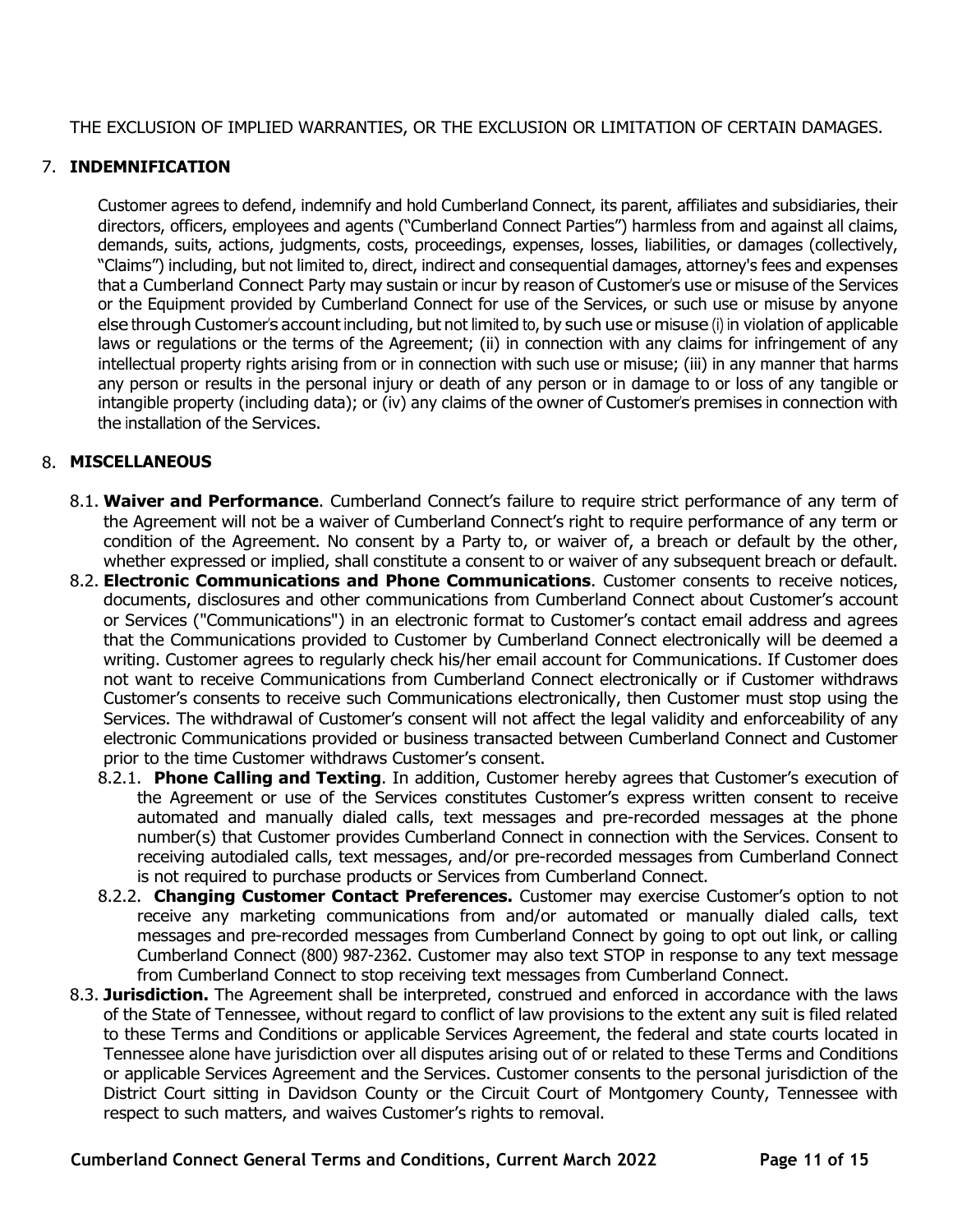- 8.4. **Entire of Agreement.** These Terms and Conditions, applicable Services Agreement, along with all tariffs applicable to the Services purchased by the Customer, represent the entire Agreement of the Parties with respect to Customer's use of Services and supersedes all other agreements, written or oral, between the Parties relating to the Services.
- 8.5. **Nonassignability.** Customer may not assign any rights or delegate any duties under the Agreement without the prior written consent of Cumberland Connect, and any attempted assignment or delegation without such consent will be void.
- 8.6. **Merger.** This Agreement and any amendment of the terms hereof, may be signed in counterparts, each of which shall constitute an original and all of which together shall constitute one and the same instrument.
- 8.7. **Enforceability.** If one or more provisions of this Agreement are held to be invalid, illegal, or unenforceable, the validity, legality and enforceability of the remaining provisions will not be affected or impaired thereby.
- 8.8. **No Third Party Beneficiary; Disclaimer of Agency.** This Agreement is for the sole benefit of Cumberland Connect and Customer hereto, and nothing herein express or implied shall create or be construed to create any third-party beneficiary rights hereunder. Nothing herein shall constitute either party as a legal representative or agent of the other Party, nor shall Cumberland Connect or Customer have the right or authority to assume, create, incur any liability or any obligation of any kind, express or implied, against or in the name or on behalf of the other Party, unless expressly permitted by such other Party in writing.
- 8.9. **Force Majeure.** Cumberland Connect will not be liable for delays, damages or failures in performance because of causes beyond its reasonable control, including, but not limited to, acts of a government in its sovereign capacity, acts of war, terrorism, disease, pestilence, acts of a public enemy, fires, earthquakes, acts of God, labor disputes, strikes, work slow-downs or other labor-related activity.<br>8.10. **Letter of Authorization.** The undersigned Customer hereby appoints as its a
- **Letter of Authorization.** The undersigned Customer hereby appoints as its agent for Cumberland Connect to act as its authorized agent for all matters pertaining to the number(s) populated in the appropriate fields. This agency includes disconnections of Services and other requests as deemed necessary by Cumberland Connect to implement the Services ordered from Cumberland Connect, including but not limited to: (1) securing information for activating, porting disconnecting, editing and transferring Services for Customer, (2) securing information for the purposes of resolving technical issues for Customer, (3) securing information for activating, removing, changing and editing Customer's directory listings.<br>8.11. **Captions: Sections: Terms in the Attachments**. Captions contained herein are inserted only
- **Captions; Sections; Terms in the Attachments**. Captions contained herein are inserted only as a matter of convenience and in no way define, limit, or extend the scope or intent of any provision hereof. Use of the term "Section" shall include the entire subject Section and all its subsections where the context requires. All capitalized words in the Attachments shall have the same meaning as used in the Agreement document, unless otherwise indicated.

# 9. **EMERGENCY SERVICES AND E911 DIALING; VOIP**

9.1. **EMERGENCY SERVICES - 911 DIALING**. By activating and paying for the Services, you acknowledge and agree to the limitations of fiber 911 dialing service, and that you understand the distinctions between such service and traditional 911 or E911 calls. 911 service does not work if you fail to register or update the 911 service with your current location. 911 service will not work if there is an electrical or Internet service outage due to any cause. 911 service will not work if your service has been cancelled by you or terminated by Cumberland Connect. You agree to indemnify Cumberland Connect for any failure in the 911 service. You will have access to either basic 911 or Enhanced 911 (E911) Services. With E911 Services, when you dial 911, your telephone number and registered address may be sent to the local emergency center assigned to your location. Emergency operators may have access to the information they need to send help and call you back if necessary. We do not have control over emergency operators nor can we quarantee that a 911 call will be routed to the correct operator. Customers in locations where the emergency center is not equipped to receive their telephone number and address may have basic 911. With basic 911, the local emergency operator answering the call will not have your call back number or your exact location, so you must be prepared to give them this information.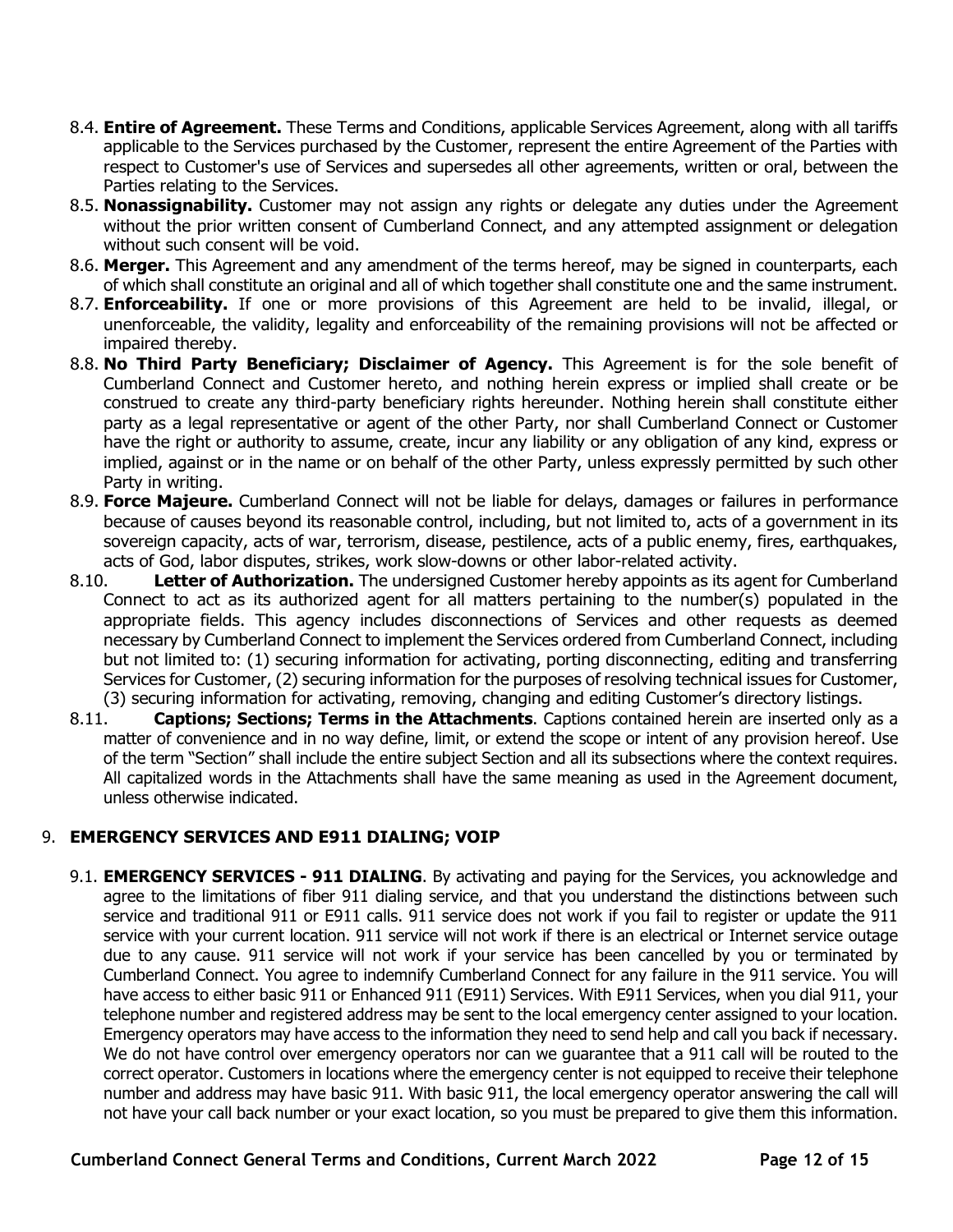Until you give the operator your phone number, he/she may not be able to call you back or dispatch help if the call is not completed or is not forwarded, is dropped or disconnected, or if you are unable to speak. You authorize us to disclose your name and address to third parties involved with providing 911 Dialing to you, including, without limitation, call routers, call centers and local emergency centers.

- 9.1.1. You agree to assume the obligation to inform any employees, guests and other third persons who may be present at the physical location where you utilize the Services and/or products we provide under this Agreement of the important differences in and limitations of your phone Services as compared with basic 911 or E911. The documentation that accompanies each telephone device will include a sticker concerning the potential non-availability of basic 911 or E911 (the "911 Sticker"). It is your responsibility, in accordance with the instructions that accompany each device, to place the 911 Sticker as near as possible to each phone that you use with the Services. If you did not receive a 911 Sticker with your telephone device, or you require additional 911 Stickers for phone devices we do not provide, please contact our customer care department at 405-217-6868 for additional 911 Stickers which we will provide for no additional cost.
- 9.1.2. Location of Services. This Services is provided at a specific permanent address and not available as a nomadic offering. Before you move the telephone device(s) to another location, you must notify us to determine if Services can be provided at your new permanent address. Services will only be provided at locations where E911 or basic 911 connectivity are available.
- 9.1.3. Confirmation of Activation Required. Your 911 Dialing feature will not be activated for any phone line that you are using with our Services, UNLESS AND UNTIL YOU RECEIVE AN EMAIL FROM US CONFIRMING THAT THE 911 DIALING FEATURE HAS BEEN ACTIVATED FOR THAT PHONE LINE.
- 9.1.4. In the event of a power failure, network backup power systems are in place. The device providing Services also provides limited battery backup. Excessive use during a power outage will result in shortened life of the internal battery. The device will provide indication of low battery voltage. You should notify us for instructions or replacement. Failure of network power backup systems or the telephone device's internal backup system during a power failure or disruption will prevent all Services, including 911 dialing from functioning.
- 9.1.5. Services outages, suspensions or disconnections of your broadband Services will prevent all Services, including 911 Dialing, from functioning. SUCH OUTAGES MAY OCCUR FOR A VARIETY OF REASONS, INCLUDING, BUT NOT LIMITED TO, THOSE REASONS DESCRIBED ELSEWHERE IN THIS AGREEMENT.
- 9.1.6. Services outages due to disconnection of your account will prevent all Services, including 911 Dialing, from functioning.
- 9.1.7. Other third-party transport providers may intentionally or inadvertently block the ports over which the Services is provided or otherwise impede the usage of the Services. In that event, provided that you alert us to this situation, we will attempt to work with you to resolve the issue. During the period that the ports are being blocked or your Services is impeded, and unless and until the blocking or impediment is removed or the blocking or impediment is otherwise resolved, your Services, including the 911 Dialing feature, may not function. You acknowledge that we are not responsible for the blocking of ports or any other impediment to your usage of the Services, and any loss of Services, including 911 Dialing, which may result. In the event you lose Services as a result of blocking of ports or any other impediment to your usage of the Services, you will continue to be responsible for payment of the Services charges unless and until you disconnect the Services in accordance with this Agreement.
- 9.1.8. There may be a greater possibility of network congestion and/or reduced speed in the routing of a 911 dialing call made utilizing the Services as compared to traditional 911 dialing over traditional public telephone networks. Cumberland Connect does not have any control over whether, or the manner in which, calls using 911 dialing Services are answered or addressed by any local or national emergency response center. Our suppliers disclaim all responsibility for the conduct of local emergency response centers and the national emergency calling center. Our suppliers rely on third parties to assist in routing 911 dialing calls to local emergency response centers and to a national emergency calling center. Cumberland Connect and our suppliers disclaim any and all liability or responsibility in the event such third party data used to route calls is incorrect or yields an erroneous result. NEITHER CUMBERLAND CONNECT, OUR SUPPLIERS, NOR OUR OFFICERS, DIRECTORS, EMPLOYEES, AFFILIATES, OR AGENTS MAY BE HELD LIABLE FOR ANY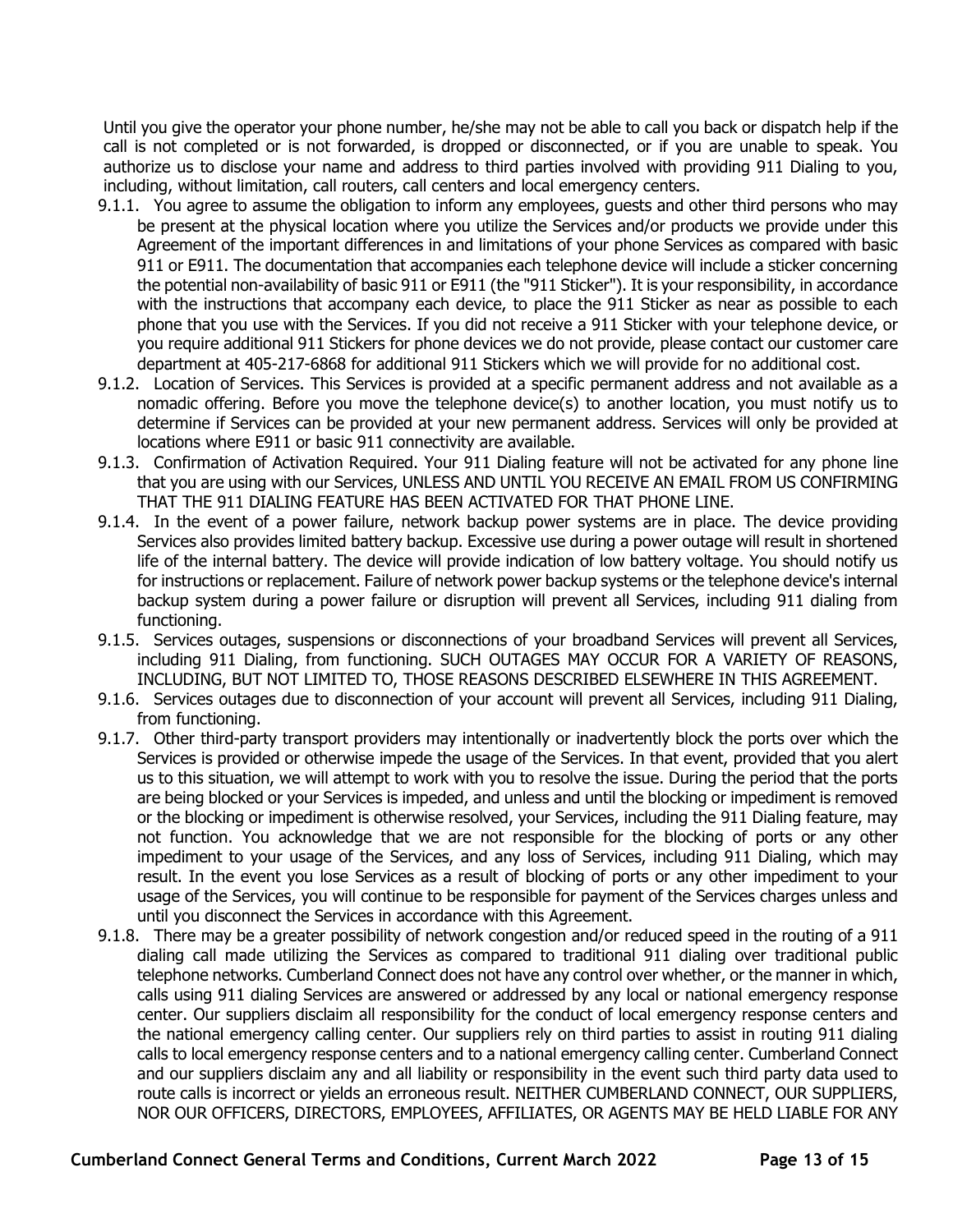CLAIM, DAMAGE, OR LOSS, AND SUBSCRIBER HEREBY WAIVES ANY AND ALL SUCH CLAIMS OR CAUSES OF ACTION, ARISING FROM OR RELATING TO 911 DIALING SERVICES. Subscriber shall defend, indemnify, and hold harmless Cumberland Connect and our suppliers, our officers, directors, employees, affiliates and agents and any other Services provider who furnishes Services to Subscriber in connection with the Services, from any and all claims, losses, damages, fines, penalties, costs and expenses (including, without limitation, attorney's fees) by, or on behalf of, you or any third party relating to the absence, failure or outage of the Services, including 911 Dialing, incorrectly routed 911 Dialing calls, and/or the inability of any user of the Services to be able to use 911 Dialing or access emergency Services personnel.

- 9.1.9. If you are not comfortable with the limitations of the 911 dialing Services, you should consider having an alternate means of accessing traditional 911 or E911 Services or disconnecting the Services.
- 9.2. **GENERAL VOIP CONDITIONS.** The Services may not be compatible with security systems. You may be required to maintain a telephone connection through your local exchange carrier in order to use any alarm monitoring functions for any security system installed in your business. You are responsible for contacting the alarm monitoring company to test the compatibility of any alarm monitoring or security system with the Services.

#### 10. **CORPORATE GOVERNANCE, POLICIES, PROCEDURES, AND BULLETINS**

10.1. **BUSINESS PRACTICES NOT DETAILED IN TERMS AND CONDITIONS**. The consumer agrees to comply with, and be bound by the rules, regulations, policies, procedures, and bulletins as may be adopted by Cumberland Connect. Copies of those documents, as changed from time to time, may be seen during business hours at the office in Clarksville, TN.

#### 11. **ADDITIONAL PROGRAMS AND OFFERINGS**

- 11.1. **Program Specific Stipulations.** Cumberland Connect strives to offer programs and features that meet the needs of our customers. Details surrounding a specific program or additional feature are often unique in nature and may originate from Cumberland Connect or a third-party supplier of services. By using, requesting, receiving or paying for an additional programs or offerings presented in this section, you hereby agree to accept the program specific conditions detailed herein, as well as the general Terms and Conditions presented above.
	- 11.1.1. **Peace of Mind Package.** The Peace of Mind Package is a set of features contained within the CCFiber SmartIQ app that provides the Customer with the ability to control their network with enhanced content restrictions, network usage data, and enhanced protection for devices connected to the network. In order to qualify for enrollment in the Peace of Mind Package, Customer's account must be in good standing and Customer must have a GigaSpire router. Customer agrees to pay an additional ten (10) dollars a month fee. Customer will receive up to six (6) free service visits per calendar year as determined by Cumberland Connect. If additional service visits are necessary customer may be invoiced for each service visit beyond the six (6) included visits.

In addition to the Disclaimer of Warranties and Limitation of Liability provisions contained in Section 6 above, Customer further acknowledges that Cumberland Connect utilizes third party resources to make determinations on how content is classified for security and parental control purposes and Connect and its suppliers do not warrant that the service will be error free, prevent all viruses, or other harmful components or inappropriate content.

11.2.1. **Referral Program.** The Referral Program offers the opportunity for Customers to earn credit by referring friends or family to sign up for an account with Cumberland Connect. As Customers of Cumberland Connect you are automatically enrolled in the Referral Program and can earn credits to reduce your monthly